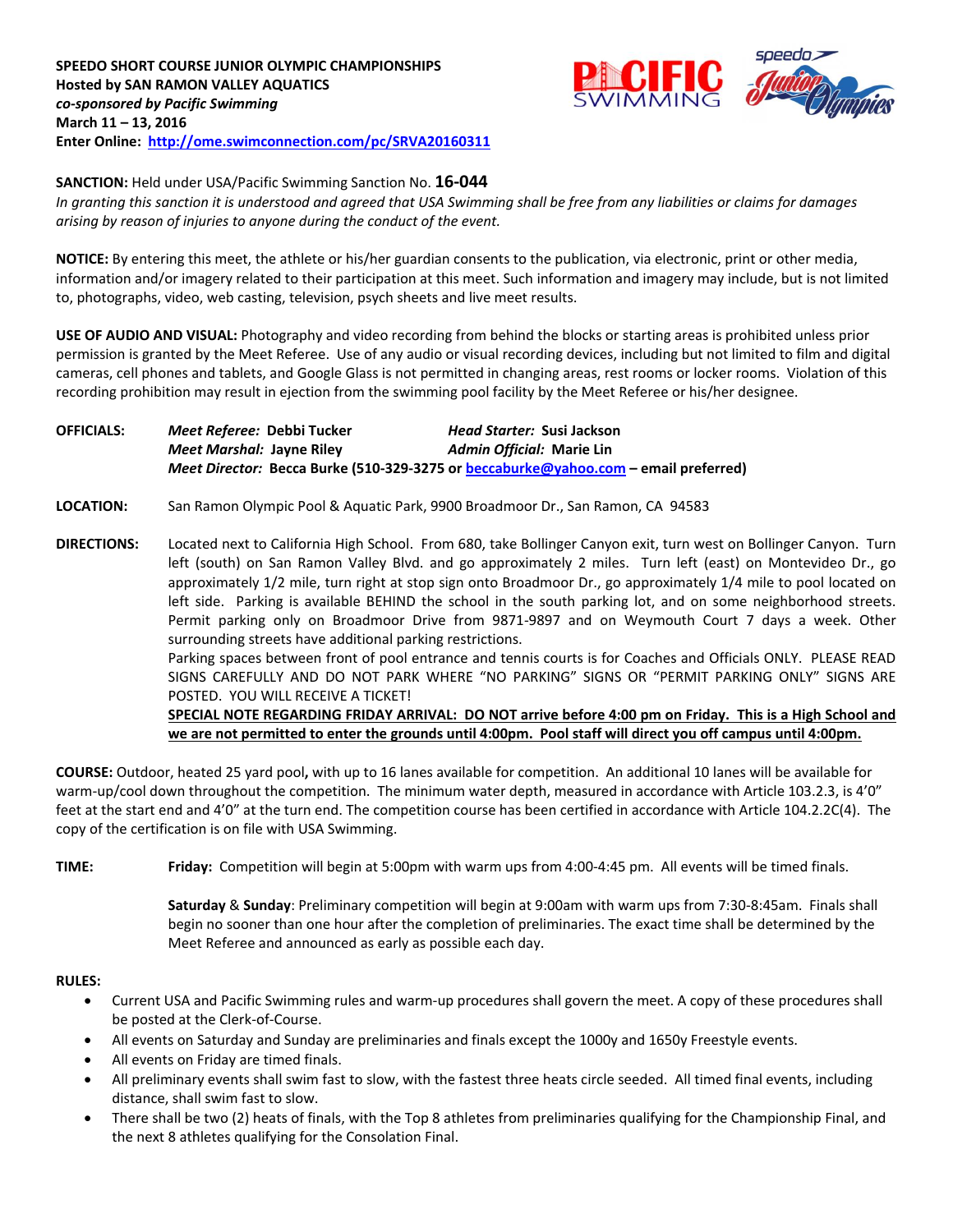- Athletes may enter as many events as they have met or exceeded the listed time standards; however, they may only compete in a maximum *three (3) events in any single day*, including distance events. If an athlete enters more than three (3) events, he or she shall be required to scratch down to the *three (3)* event limit – no refunds shall be given. Athletes are further restricted to seven (7) events for the entire meet. This includes distance events.
- If local conditions warrant it the Meet Referee, with the concurrence of the Meet Director, may require a mandatory scratch down. Immediate cash refunds shall be made for any mandatory scratches.
- **All coaches and deck officials shall wear their USA Swimming membership cards in a visible manner.**
- All athletes in the 500y, 1000y, and 1650y freestyle events shall provide their own timers and lap counters. All athletes in the 400y IM and 10 & Under 200y freestyle shall provide their own timers.

**ATTENTION HIGH SCHOOL ATHLETES:** If you are a high school athlete in season, you need to be Unattached from this meet. It is the athlete's responsibility to be Unattached from this meet. You can un-attach at the meet if necessary. This does not apply to athletes swimming under the rules of the Nevada Interscholastic Activities Association (NIAA).

**UNACCOMPANIED ATHLETES:** Any USA-S athlete-member competing at the meet shall be accompanied by a USA Swimming member-coach for the purposes of athlete supervision during warm-up, competition and warm-down. If a coach-member of the athlete's USA-S Club does not attend the meet to serve in said supervisory capacity, it is the responsibility of the athlete or the athlete's legal guardian to arrange for supervision by a USA-S member-coach. The Meet Director or Meet Referee may assist the athlete in making arrangements for such supervision; however, it is recommended that such arrangements be made in advance of the meet by the athlete's USA-S Club Member-Coach.

**RACING STARTS:** Athletes shall be certified by a USA-S member-coach as being proficient in performing a racing start, or must start the race in the water. It is the responsibility of the athlete or the athlete's legal guardian to ensure compliance with this requirement.

## **RESTRICTIONS:**

- Smoking and the use of other tobacco products is prohibited on the pool deck, in the locker rooms, in spectator seating, on standing areas and in all areas used by athletes, during the meet and during warm-up periods.
- Sale and use of alcoholic beverages is prohibited in all areas of the meet venue.
- No glass containers are allowed in the meet venue.
- No propane heater is permitted except for snack bar/meet operations.
- All shelters shall be properly secured.
- All personal items shall be removed from the lawn areas each day with the exception of pop-up frames. FRAMES ONLY may be left overnight on lawn areas. ALL OTHER PERSONAL ITEMS (chairs, coolers, towels, tarps etc.) shall be removed from lawn areas. Leave items at your own risk. Pool staff will remove and dispose of any items left on lawn areas overnight.
- Changing into or out of swimsuits other than in locker rooms or other designated areas is prohibited.
- Do not set up shelters in restricted areas or where meet staff advise is not allowed
- Destructive devices, to include but not limited to, explosive devices and equipment, firearms (open or concealed), blades, knives, mace, stun guns and blunt objects are strictly prohibited in the swimming facility and its surrounding areas. If observed, the Meet Referee or his/her designee may ask that these devices be stored safely away from the public or removed from the facility. Noncompliance may result in the reporting to law enforcement authorities and ejection from the facility. Law enforcement officers (LEO) are exempt per applicable laws.

## **ELIGIBILITY:**

- Athletes shall be current members of USA-S and enter their name and registration number on the meet entry card as they are shown on their Registration Card. If this is not done, it may be difficult to match the athlete with the registration and times database. The meet host will check all athlete registrations against the SWIMS database and if not found to be registered, the Meet Director shall accept the registration at the meet (a \$10 surcharge shall be added to the regular registration fee). Duplicate registrations shall be refunded by mail.
- Athletes shall have met the "Junior Olympics" time standard in every event entered. Entries with "NO TIME" shall be rejected.
- Disabled athletes are welcome to attend this meet and should contact the Meet Director or Meet Referee regarding any special accommodations on entry times and seeding per Pacific Swimming policy.
- Athletes 19 years of age and over may compete in the meet for time only, no awards. Such athletes shall have met time standards for the 17-18 age group.
- The athlete's age will be the age of the athlete on the first day of the meet.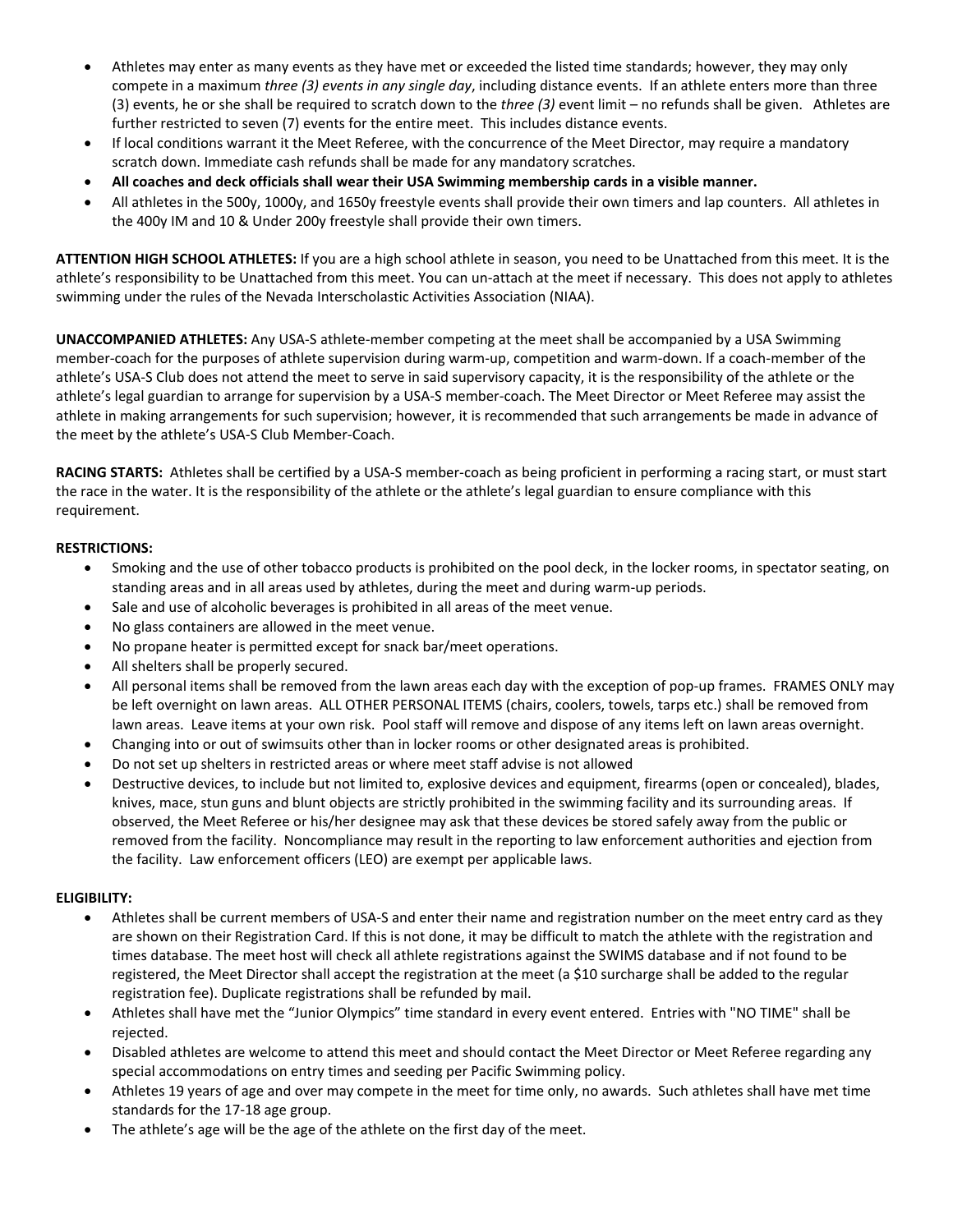**PROOF OF TIME:** Proof of time shall be required for this meet per Pacific Swimming rule Section 4.C.2. All entry times will be verified against the USA Swimming SWIMS database and may be changed in accordance with Pacific Swimming Entry Time Verification Procedures. Entry times shall have been achieved after **September 1, 2014** and prior to the closing date of entries for the meet **Wednesday, March 2, 2016.** If the time cannot be proven prior to the meet, the athlete will not be allowed to checkin for the event until the entry time has been proven. When possible, the coaches will be notified of the athletes who have not proven their entry time. No refunds shall be given if a time cannot be proven.

**ENTRY FEES**: \$7.50 per individual event, \$8.00 participation fee per athlete. All entry fees SHALL be included with entry. No refunds will be made, except mandatory scratch downs.

**ONLINE ENTRIES:** To enter online go to **<http://ome.swimconnection.com/pc/SRVA20160311>** to receive an immediate entry confirmation. This method requires payment by credit card. Swim Connection, LLC charges a processing fee for this service, equal to \$1 per athlete plus 5% of the total Entry Fees. Please note that the processing fee is a separate fee from the Entry Fees. If you do not wish to pay the processing fee, enter the meet using a mail entry. **Entering online is a convenience, is completely voluntary, and is in no way required or expected of an athlete by Pacific Swimming.** Online entries will be accepted through **Wednesday, March 2, 2016.**

**MAILED OR HAND DELIVERED ENTRIES**: Entries shall be on the attached consolidated entry form. Forms shall be filled out completely and printed clearly with athlete's best time. Entries shall be postmarked by midnight, **Monday, February 29, 2016** or hand delivered by 6:30 p.m. **Wednesday, March 2, 2016**. No late entries will be accepted. Requests for confirmation of receipt of entries should include a self-addressed envelope.

## **Make check payable to**: **San Ramon Valley Aquatics Mail/Hand-deliver entries to**: **Becca Burke, Meet Director 7598 Interlachen Ave San Ramon, CA 94583**

**SEEDING:** Event seeding shall be in the following order: conforming short course yards, non-conforming long course meters, and non-conforming short course meters. USA Swimming rules 207.11.7B.

**CHECK-IN**: The meet shall be deck seeded. Athletes shall check in at the Clerk of Course. No event shall be closed more than 30 minutes before the scheduled start of the session. Close of check-in for all events shall be no more than 60 minutes before the estimated time of the start of the first heat of the event. Athletes who do not check-in will not be allowed to compete in the event.

## **SCRATCHES**:

- Pacific Swimming scratch rules shall be enforced. A copy shall be posted at the Clerk of Course.
- Athletes entered in a preliminary individual event in a Preliminaries and Finals meet that is deck seeded who have checked in for that event, shall compete in the event unless they notify the Clerk of Course before seeding for that event has begun that they wish to scratch. Failure to compete in an event shall result in being barred from their next preliminary individual event in which the athlete is entered on that day or the next meet day, whichever is first.
- Any athlete qualifying for finals in an individual event who does not wish to compete shall scratch within 30 minutes after the announcement of qualifiers. During this period, qualifiers may also notify the referee that they may not intend to compete in finals. In this case, they shall declare their final intention within 30 minutes after the announcement of qualifiers following their last individual preliminary event.
- Any athlete qualifying for finals in an individual event who fails to report to the blocks in said final race prior to calling the alternate shall be barred from the remainder of any final events for that day. Should the athlete have no additional final events for that day they will be barred from their next preliminary event on the next day of the meet they are entered.
- If the No-Show occurs on the last day that the athlete is entered in an individual event in the meet, and no other individual event penalty is applicable, the athlete shall then be fined \$100.00. The fine will be increased to \$150.00 if after 30 days of receiving the letter of notification the party has not made the payment
- **AWARDS:** Custom SPEEDO medals will be awarded to the top 8 finalists in all age groups 13-14 and below. NO AWARDS FOR 15-18 YEAR OLD SWIMMERS. All awards must be picked up at the meet. They will not be mailed.
- **ADMISSION:** Free. A three-day meet program will be available for a fee.
- **SNACK BAR:** Full Snack Bar will be available with options for breakfast, lunch and dinner.
- **VENDORS:** Swim equipment vendor will be on deck Saturday and Sunday. Junior Olympic event logo gear (t-shirts, sweatshirts, sweatpants etc.) will be on deck throughout the meet.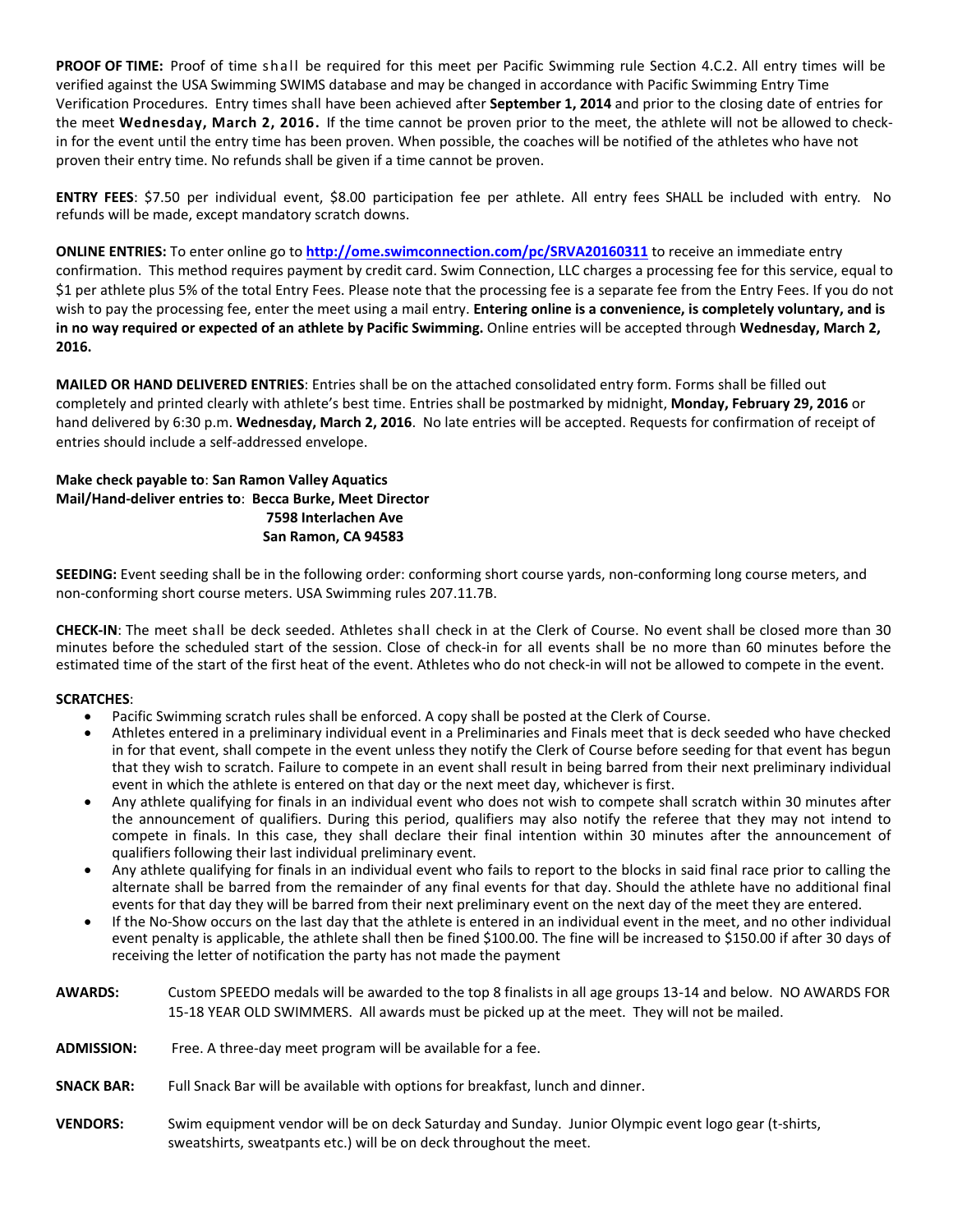**HOSPITALITY:** Lunches, dinner and refreshments will be provided for officials and coaches who show their current registration card. Snacks and drinks will be provided to timers.

**MISCELLANEOUS:** See host website for local hotel information.

#### **EVENT SUMMARY:**

|                 | $10 - Un$       | $11 - 12$        | $13 - 14$        | 15-18           |  |
|-----------------|-----------------|------------------|------------------|-----------------|--|
| <b>FRIDAY</b>   | 200 Free        | <b>500 Free</b>  | <b>500 Free</b>  | <b>500 Free</b> |  |
|                 | <b>500 Free</b> | 400 IM           | 400 IM           | 400 IM          |  |
|                 | 100 IM          | 100 IM           | <b>100 Fly</b>   | <b>100 Fly</b>  |  |
|                 | <b>50 Fly</b>   | 100 Breast       | 200 Breast       | 200 Breast      |  |
|                 | 100 Breast      | <b>200 Fly</b>   | 50 Free          | 50 Free         |  |
|                 | 50 Free         | 50 Free          | 200 Back         | 200 Back        |  |
| <b>SATURDAY</b> | 100 Back        | 100 Back         | 100 Free         | 100 Free        |  |
|                 |                 | <b>50 Fly</b>    | <b>1000 Free</b> | 1000 Free       |  |
|                 |                 | 200 Free         |                  |                 |  |
|                 |                 | 1000 Free        |                  |                 |  |
|                 | 200 IM          | 200 IM           | 200 IM           | 200 IM          |  |
|                 | 50 Breast       | 50 Breast        | 100 Breast       | 100 Breast      |  |
|                 | 100 Free        | 100 Fly          | 200 Free         | 200 Free        |  |
| <b>SUNDAY</b>   | 50 Back         | 100 Free         | 100 Back         | 100 Back        |  |
|                 | 100 Fly         | 50 Back          | 200 Fly          | 200 Fly         |  |
|                 |                 | 200 Breast       | 1650 Free        | 1650 Free       |  |
|                 |                 | 200 Back         |                  |                 |  |
|                 |                 | <b>1650 Free</b> |                  |                 |  |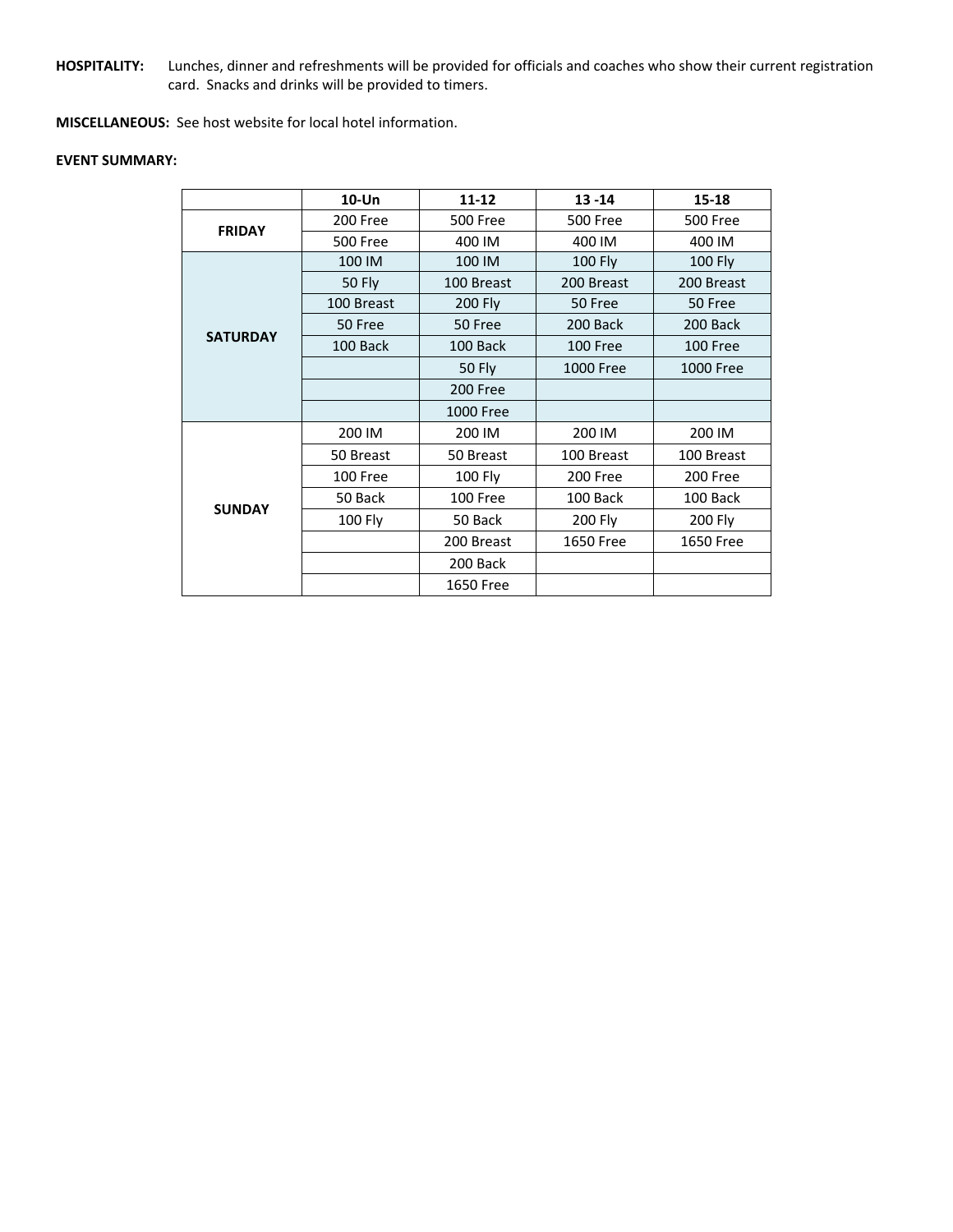#### **ORDER OF EVENTS**

| <b>FRIDAY, 3/11/16</b> |                                         |                        |  |  |  |
|------------------------|-----------------------------------------|------------------------|--|--|--|
| Girls<br>Event #       | <b>Event Age Group</b><br>& Description | <b>Boys</b><br>Event # |  |  |  |
| 1                      | 10-Un 200 Free                          | $\overline{2}$         |  |  |  |
| 3                      | 11-12 500 Free                          | 4                      |  |  |  |
| 5                      | 13-14 500 Free*                         | 6                      |  |  |  |
|                        | 15-18 500 Free*                         |                        |  |  |  |
| 7                      | 10-Un 500 Free                          | 8                      |  |  |  |
| ٩                      | 11-12 400 IM                            | 10                     |  |  |  |
| 11                     | 13-14 400 IM*                           | 12                     |  |  |  |
|                        | 15-18 400 IM*                           |                        |  |  |  |

| <b>FRIDAY, 3/11/16</b>                                                                          |                                         |                       | <b>SATURDAY, 3/12/16</b> |                                                    |                       |                                                                                                                                                                                                                                                                                    | <b>SUNDAY, 3/13/16</b>                  |                       |  |  |
|-------------------------------------------------------------------------------------------------|-----------------------------------------|-----------------------|--------------------------|----------------------------------------------------|-----------------------|------------------------------------------------------------------------------------------------------------------------------------------------------------------------------------------------------------------------------------------------------------------------------------|-----------------------------------------|-----------------------|--|--|
| irls                                                                                            | <b>Event Age Group</b><br>& Description | <b>Boys</b><br>Event# | <b>Girls</b><br>Event#   | <b>Event Age Group &amp;</b><br><b>Description</b> | <b>Boys</b><br>Event# | Girls<br>Event<br>#                                                                                                                                                                                                                                                                | <b>Event Age Group</b><br>& Description | <b>Boys</b><br>Event# |  |  |
|                                                                                                 | 10-Un 200 Free                          | $\overline{2}$        | 13                       | 10-Un 100 IM                                       | 14                    | 59                                                                                                                                                                                                                                                                                 | 11-12 200 IM                            | 60                    |  |  |
|                                                                                                 | 11-12 500 Free                          | $\overline{4}$        | 15                       | 11-12 100 IM                                       | 16                    | 61                                                                                                                                                                                                                                                                                 | 10-Un 200 IM                            | 62                    |  |  |
|                                                                                                 | 13-14 500 Free*                         | 6                     | 17                       | 13-14 100 Fly                                      | 18                    | 63                                                                                                                                                                                                                                                                                 | 13-14 200 IM                            | 64                    |  |  |
| nt#<br>$\mathbf{1}$<br>$\overline{\overline{3}}$<br>5<br>$\overline{7}$<br>9<br>$\overline{11}$ | 15-18 500 Free*                         |                       | 19                       | 15-18 100 Fly                                      | 20                    | 65                                                                                                                                                                                                                                                                                 | 15-18 200 IM                            | 66                    |  |  |
|                                                                                                 | 10-Un 500 Free                          | 8                     | 21                       | 10-Un 50 Fly                                       | 22                    | 67                                                                                                                                                                                                                                                                                 | 11-12 50 Breast                         | 68                    |  |  |
|                                                                                                 | 11-12 400 IM                            | 10                    | 23                       | 11-12 100 Breast                                   | 24                    | 69                                                                                                                                                                                                                                                                                 | 10-Un 50 Breast                         | 70                    |  |  |
|                                                                                                 | 13-14 400 IM*                           |                       | 25                       | 13-14 200 Breast                                   | 26                    | 11-12 100 Fly<br>71<br>73<br>75<br>77<br>79<br>81<br>83<br>85<br>11-12 50 Back<br>10-Un 50 Back<br>87<br>89<br>91<br>93<br>95<br>97<br>10-Un 100 Fly<br>99<br>13-14 200 Fly<br>101<br>15-18 200 Fly<br>11-12 1650<br>Free*+<br>13-14 1650<br>103<br>Free*+<br>15-18 1650<br>Free*+ |                                         | 72                    |  |  |
|                                                                                                 | 15-18 400 IM*                           | 12                    | 27                       | 15-18 200 Breast                                   | 28                    |                                                                                                                                                                                                                                                                                    | 13-14 100 Breast                        | 74                    |  |  |
|                                                                                                 |                                         |                       | 29                       | 11-12 200 Fly                                      | 30                    |                                                                                                                                                                                                                                                                                    | 15-18 100 Breast                        | 76                    |  |  |
|                                                                                                 |                                         |                       | 31                       | 10-Un 100 Breast                                   | 32                    |                                                                                                                                                                                                                                                                                    | 11-12 100 Free                          | 78                    |  |  |
|                                                                                                 |                                         |                       | 33                       | 11-12 50 Free                                      | 34                    |                                                                                                                                                                                                                                                                                    | 10-Un 100 Free                          | 80                    |  |  |
|                                                                                                 |                                         |                       | 35                       | 13-14 50 Free                                      | 36                    |                                                                                                                                                                                                                                                                                    | 13-14 200 Free                          | 82                    |  |  |
|                                                                                                 |                                         |                       | 37                       | 15-18 50 Free                                      | 38                    |                                                                                                                                                                                                                                                                                    | 15-18 200 Free                          | 84                    |  |  |
|                                                                                                 |                                         |                       | 39                       | 10-Un 50 Free                                      | 40                    |                                                                                                                                                                                                                                                                                    |                                         | 86                    |  |  |
|                                                                                                 |                                         |                       | 41                       | 11-12 100 Back                                     | 42                    |                                                                                                                                                                                                                                                                                    |                                         | 88                    |  |  |
|                                                                                                 |                                         |                       | 43                       | 13-14 200 Back                                     | 44                    |                                                                                                                                                                                                                                                                                    | 11-12 200 Breast                        | 90                    |  |  |
|                                                                                                 |                                         |                       | 45                       | 15-18 200 Back                                     | 46                    |                                                                                                                                                                                                                                                                                    | 13-14 100 Back                          | 92                    |  |  |
|                                                                                                 |                                         |                       | 47                       | 11-12 50 Fly                                       | 48                    |                                                                                                                                                                                                                                                                                    | 15-18 100 Back                          | 94                    |  |  |
|                                                                                                 |                                         |                       | 49                       | 10-Un 100 Back                                     | 50                    |                                                                                                                                                                                                                                                                                    | 11-12 200 Back                          | 96                    |  |  |
|                                                                                                 |                                         |                       | 51                       | 11-12 200 Free                                     | 52                    |                                                                                                                                                                                                                                                                                    |                                         | 98                    |  |  |
|                                                                                                 |                                         |                       | 53                       | 13-14 100 Free                                     | 54                    |                                                                                                                                                                                                                                                                                    |                                         | 100                   |  |  |
|                                                                                                 |                                         |                       | 55                       | 15-18 100 Free                                     | 56                    |                                                                                                                                                                                                                                                                                    |                                         | 102                   |  |  |
|                                                                                                 |                                         |                       |                          | 11-12 1000 Free*+                                  |                       |                                                                                                                                                                                                                                                                                    |                                         |                       |  |  |
|                                                                                                 |                                         |                       | 57                       | 13-14 1000 Free*+                                  | 58                    |                                                                                                                                                                                                                                                                                    |                                         | 104                   |  |  |
|                                                                                                 |                                         |                       |                          | 15-18 1000 Free*+                                  |                       |                                                                                                                                                                                                                                                                                    |                                         |                       |  |  |

**\*Event will swim together, but be awarded separately.**

**+ 1000y & 1650y Freestyle events will swim after the conclusion of the last preliminary event and before the starts of the finals session each day. Athletes in these events shall provide their own times and lap counters.**

Use the following URL to find the time standards: <http://www.pacswim.org/swim-meet-times/standards>